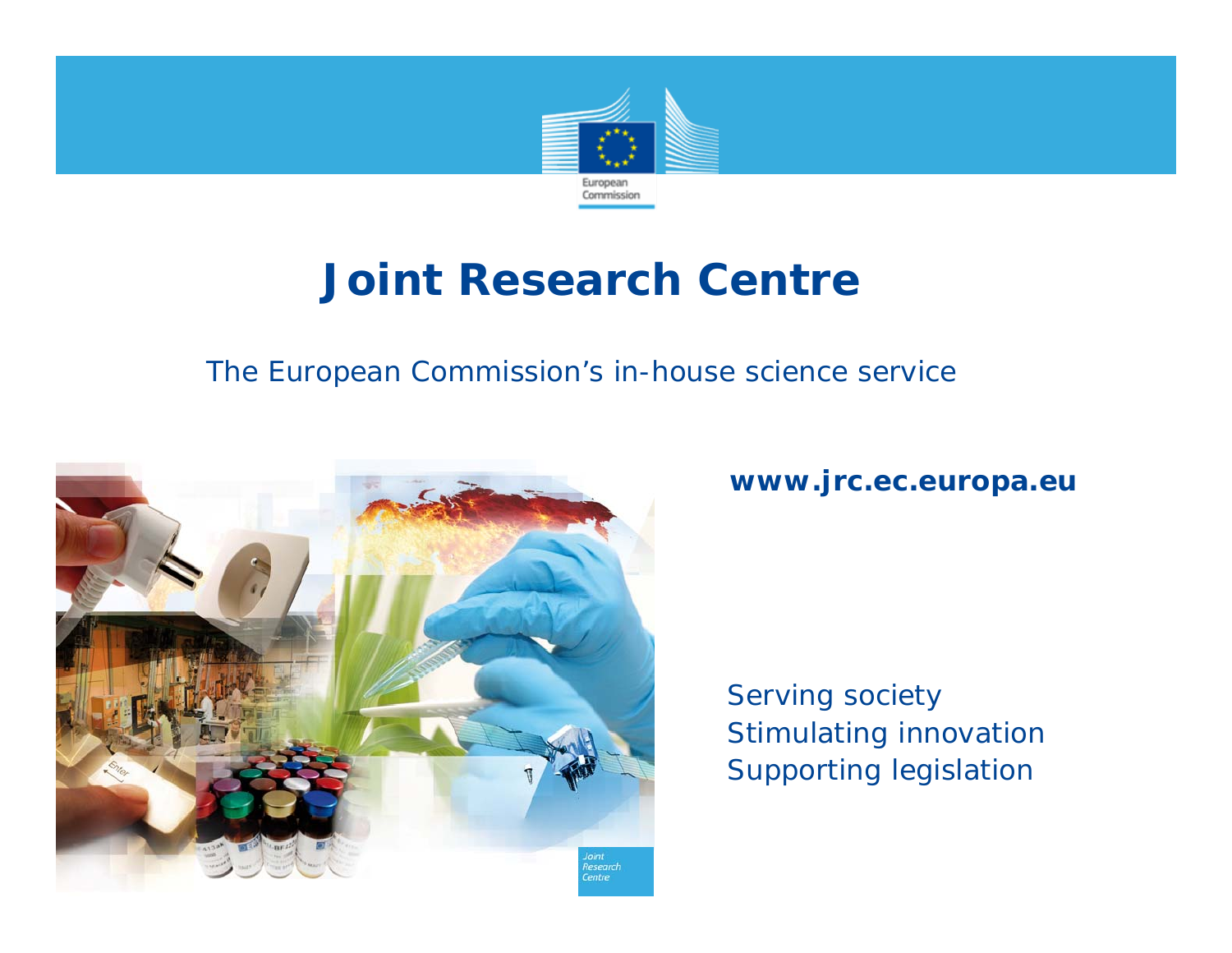

# **Metastabilities and their impact on the results of IEC 61646 testing**

Tony Sample

# European Commission, Joint Research Centre Ispra, Italy

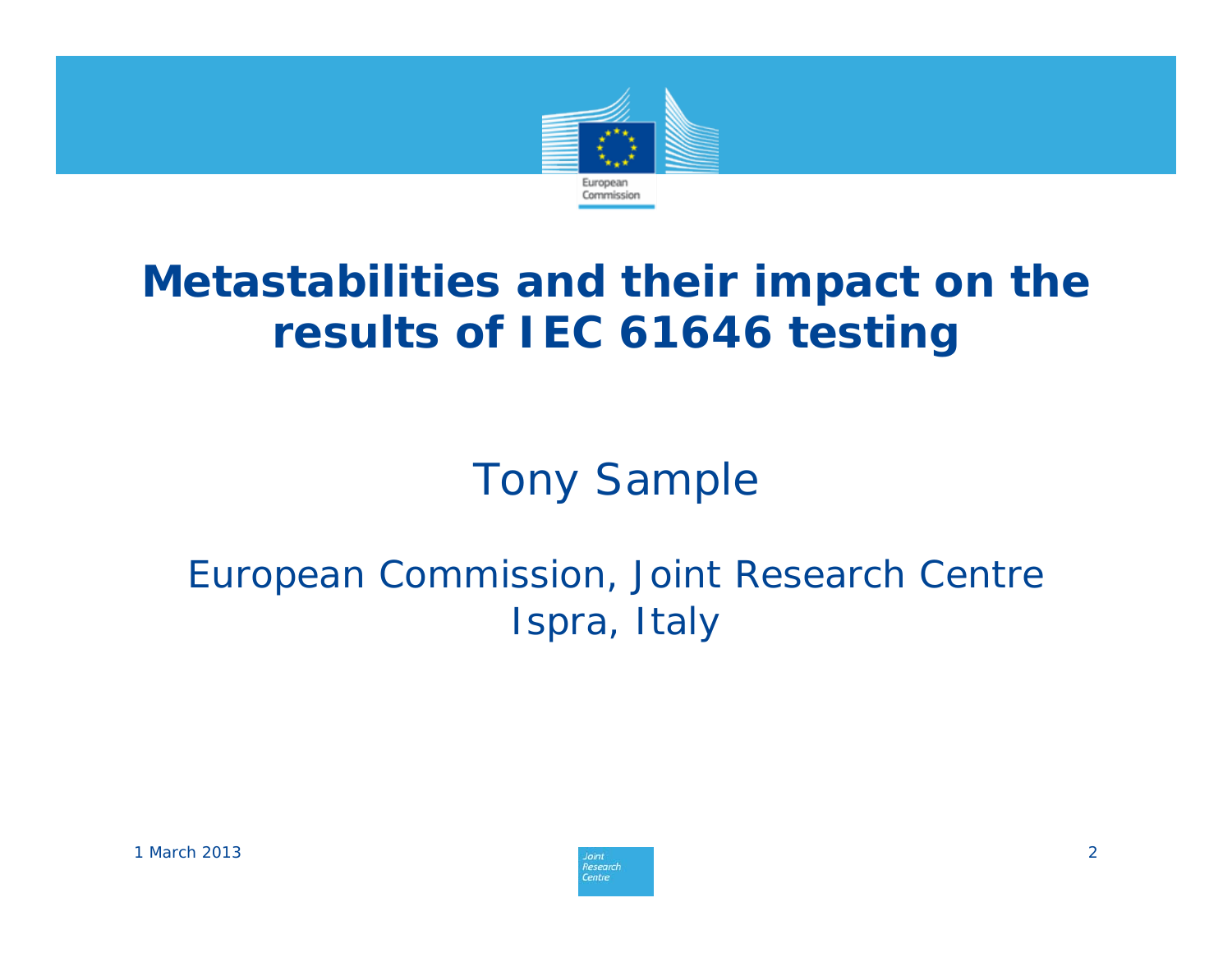

## **Overview**

- *General introduction to meta-stabilities in Thin-Film devices*
- *Some examples of what has been observed in the literature*
- *Methods used to stabilize Thin-Film devices*
- *Light-soaking according to IEC 61646 ed 2 (2008)*
- *Outline of light-soaking experiments with various Thin-Film modules*
- *Modules used in the experiments*
- *Results*
- *Conclusions from the experiments*

*Overall Conclusions*

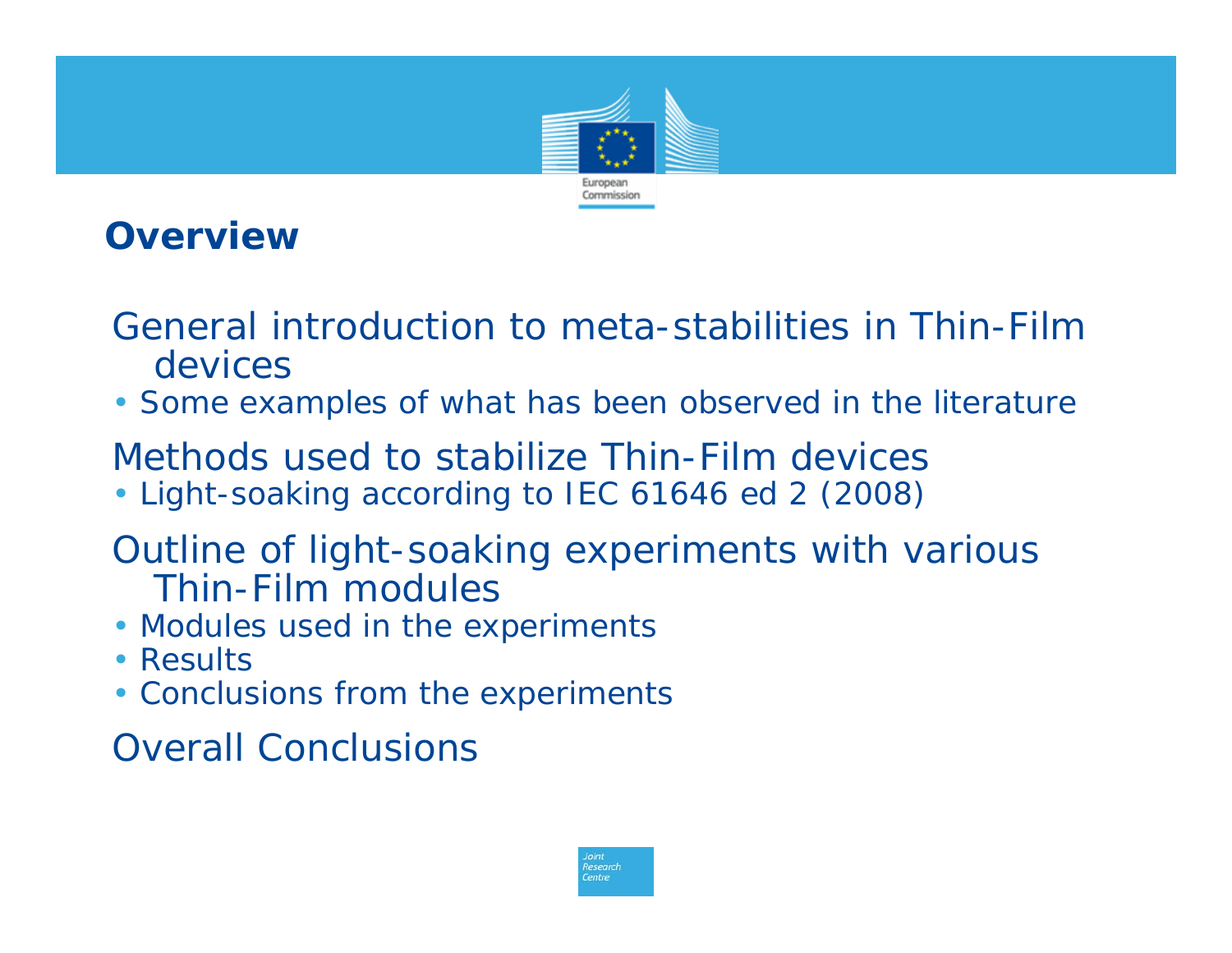

### **Will not cover**

*General measurement principles for I-V curve generation and thin-film issues*

- *Sweep-speed effects*
- *Direction of measurement* I<sub>sc</sub> to V<sub>oc</sub> or V<sub>oc</sub> to I<sub>sc</sub>
- *Spectral mismatch correction*

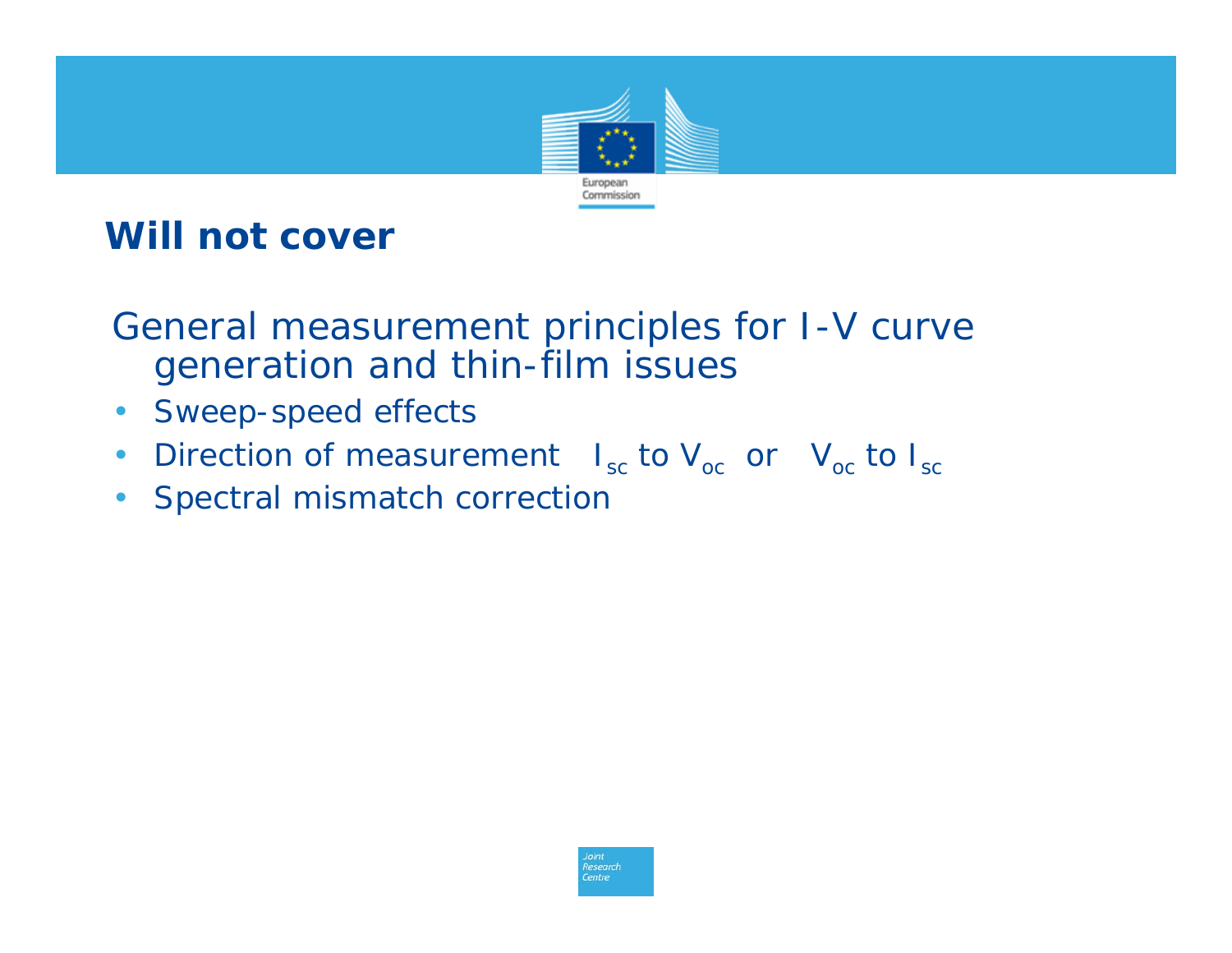

## **Amorphous Silicon, including Tandem, micromorph and triple junction**

*Exhibit a long-term meta-stable behaviour in which their through thermal annealing, the Staebler-Wronski effect [1]* 

*Micromorph silicon (a-Si/* μ*-Si) materials are also affected because they contain an amorphous layer, but it is more stable than single junction amorphous silicon [2,3]* 

*All exhibit a slow decrease in power due to cold soaking and a much faster recovery through thermal annealing [2,3]* 

*The impact of the different time constants is reflected in the observed seasonal variations [2-5]*

**lesearch** Centre

[1] D. L. Staebler, C. R. Wronski, 1997 [2] J. A. del Cueto, and B. von Roedern 1999. [3] M. Nikolaeva-Dimitrova et al 2008

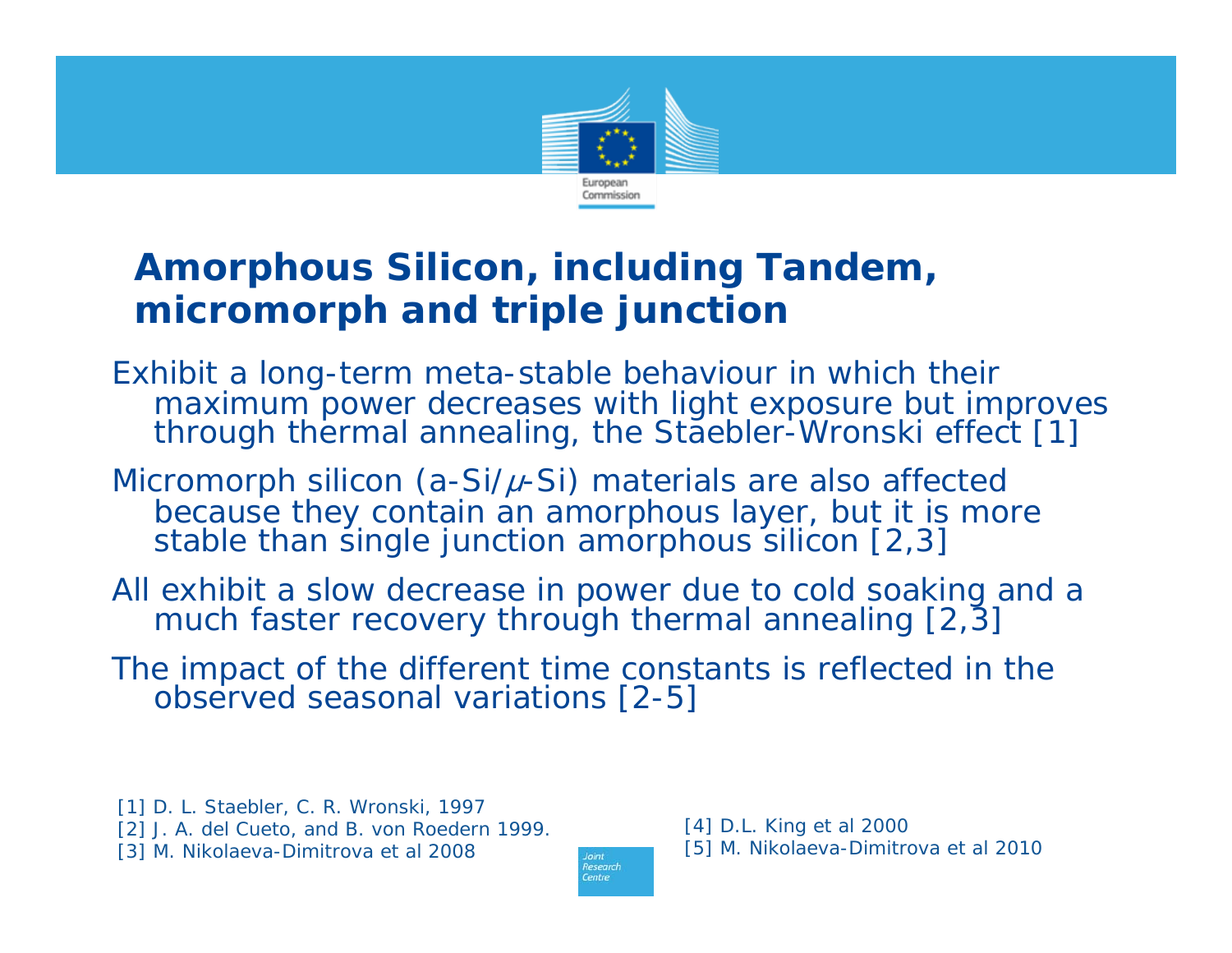

# **Copper Indium Gallium (di)Selenide (CIGS)**

*CIGS modules are also subject to light-induced change of the module efficiency [6].* 

*Not as clear behaviour pattern for CIGS*

- Some authors have shown that they may degrade [7, 8] with light exposure
- *but in some cases it has been shown that they remain stable [8] or improve [9].*

*The behaviour is very dependent on the deposition and exact material composition.* 

*Often these modules exhibit a short-term meta-stable behaviour modulated by light and for this reason they have to be measured quickly following light exposure [9]*

[6] A. G. Aberle, 2009 [7]. E. L. Meyer and E. E. van Dyk, 2003

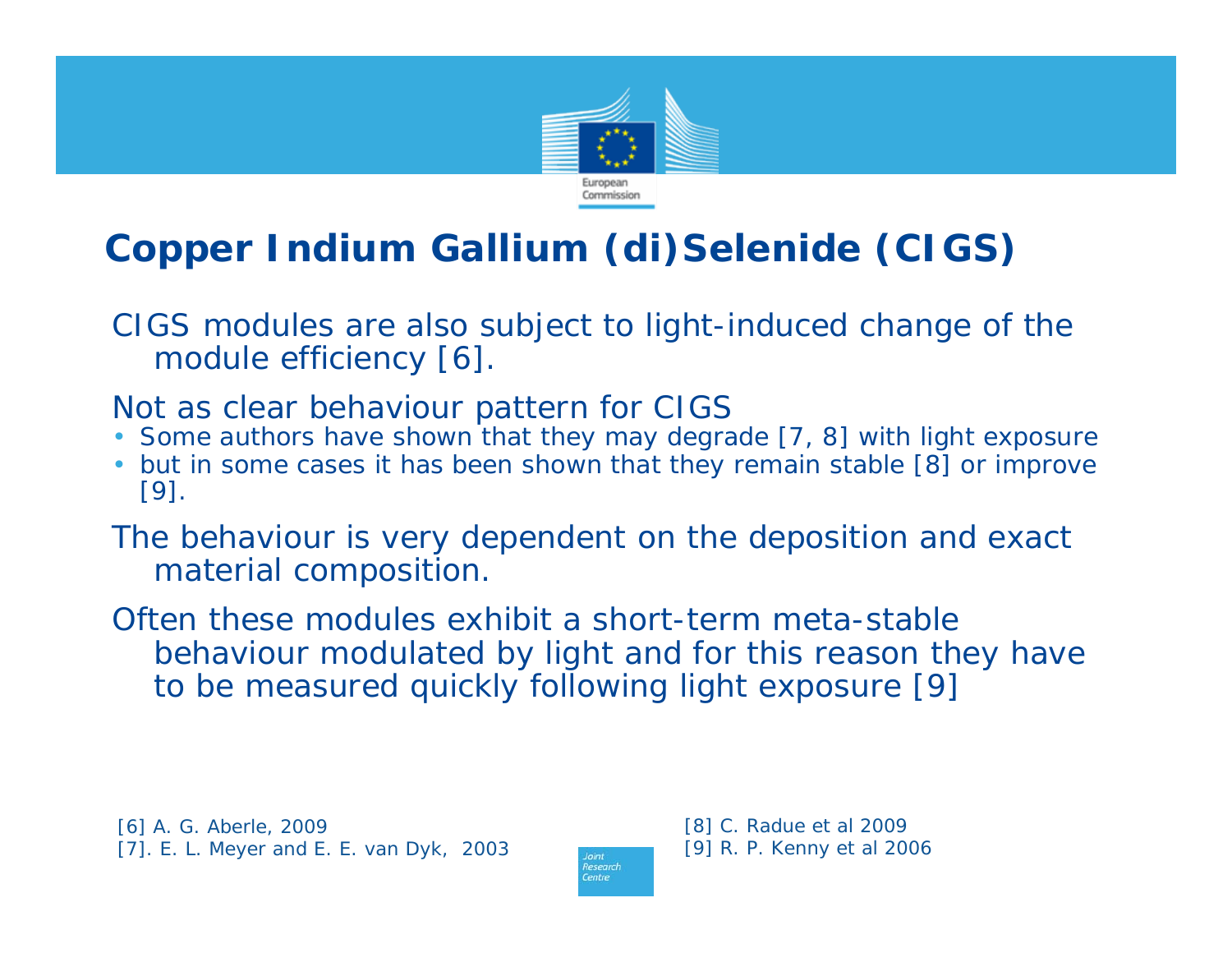

# **Copper Indium Gallium (di)Selenide (CIGS)**

*One example of the short-term light soaking [9]*



[9] R. P. Kenny et al 2006

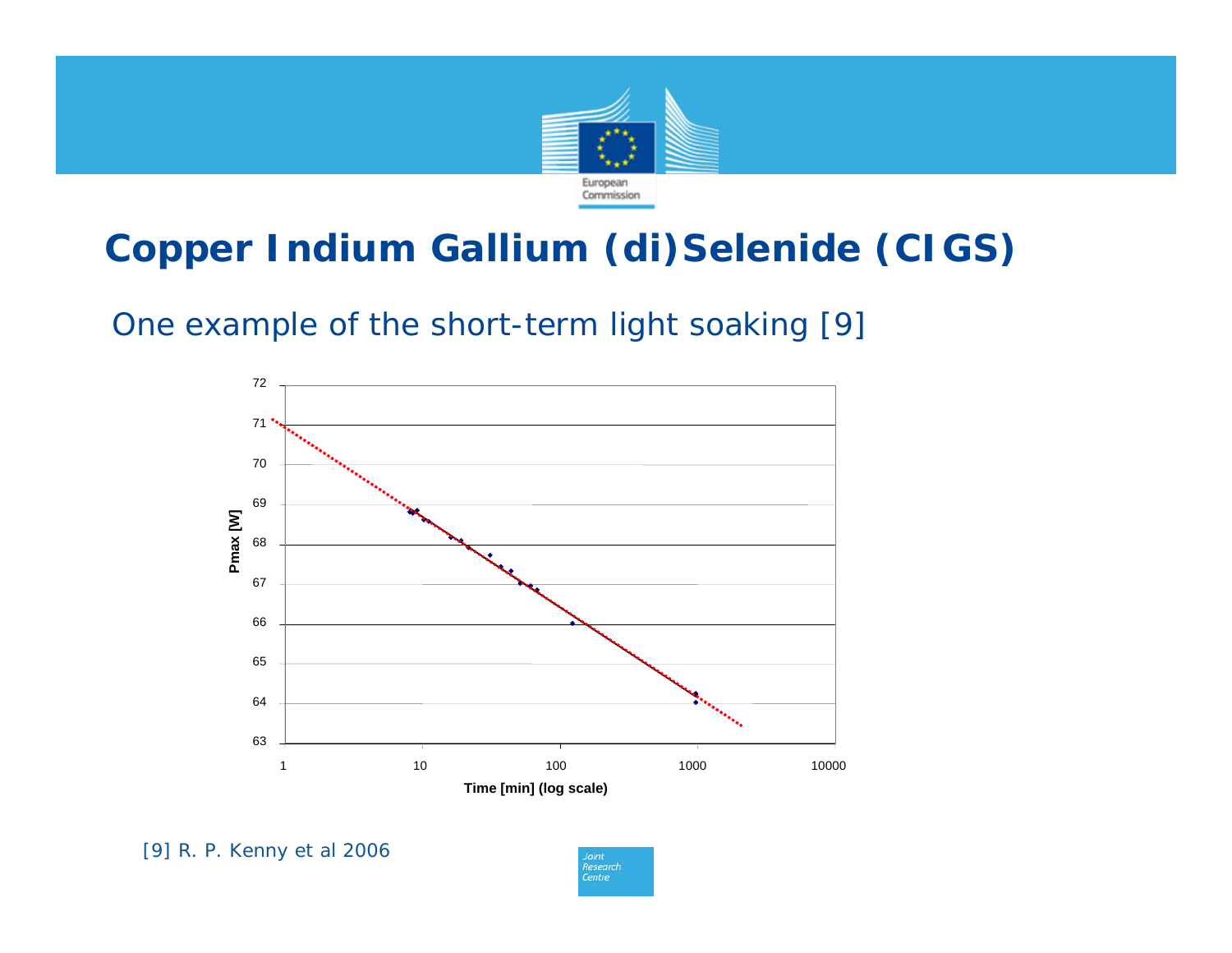

# **Cadmium Telluride (CdTe)**

*Early generation CdTe modules exhibited a long-term metastable behaviour but modules could either degrade or improve with light exposure [10]*

*However, more recent module production has generally shown a more uniform behaviour in that they tend to increase their maximum power with light exposure, especially following storage in the dark [10-12]*

[10] J. A. del Cueto and B. von Roedern 2006 [11] First Solar, Inc. 2009.

[12] Z. Jingquan et al 2009

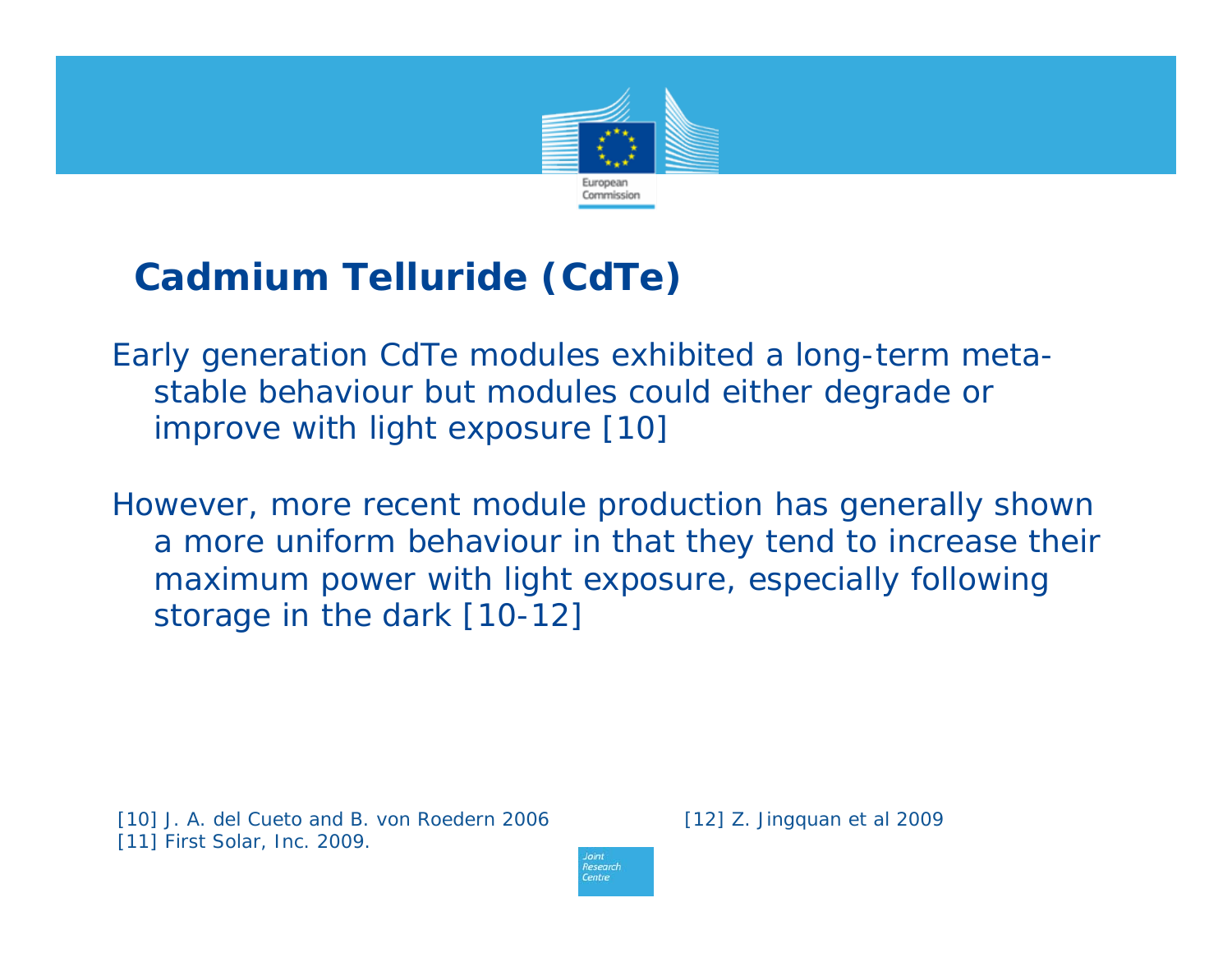

# **Methods used to stabilize Thin-Film devices**

*Some groups have experimented with the use of current injection to stabilize CIGS devices, in particular to overcome the very fast degradation on dark storage. However, this approach will not be detailed here.*

*Light-soaking according to IEC 61646 ed 2 (2008) [13]*

*Stabilization occurs when measurements from two consecutive periods of at least 43kWh/m2 each integrated over periods when the temperature is between 40* °*C and 60* °*C, meet the following criteria:*

$$
(P_{\text{max}} - P_{\text{min}}) / P_{\text{average}} < 2\%
$$

[13] IEC 61646 2008

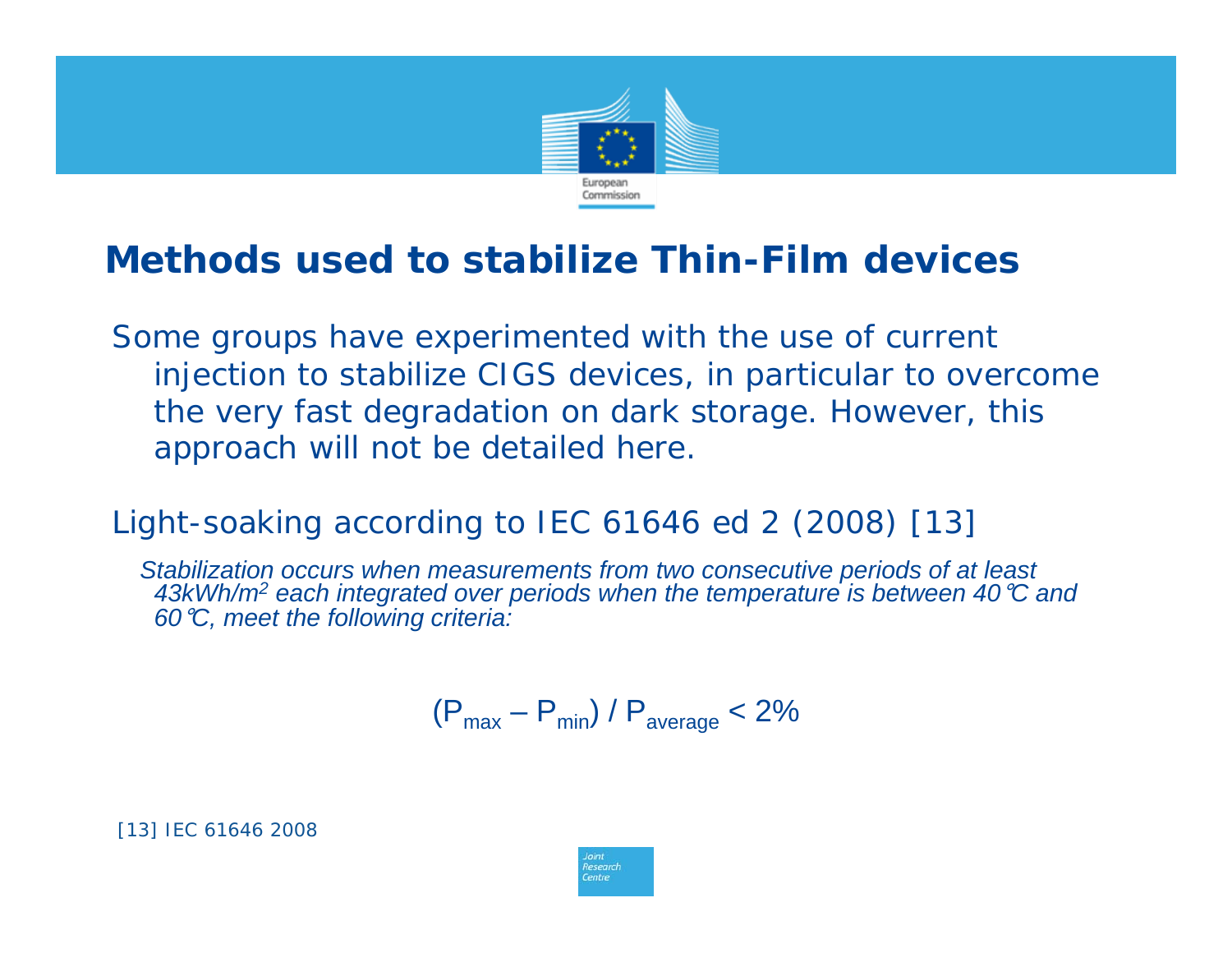

# **Light-soaking apparatus**

*Large climatically controlled chamber containing a class BBB solar simulator (on the limit for spectral match CBB)*

entre



Irradiance: 850-870 W/m2

Duration per period  $~148$  Hours

Module temperature 45-55 o C ■ Stability better than ±2<sup>o</sup>C Operation under resistive load

Module  $P_{\text{max}}$  determined on class AAA simulator at 25o C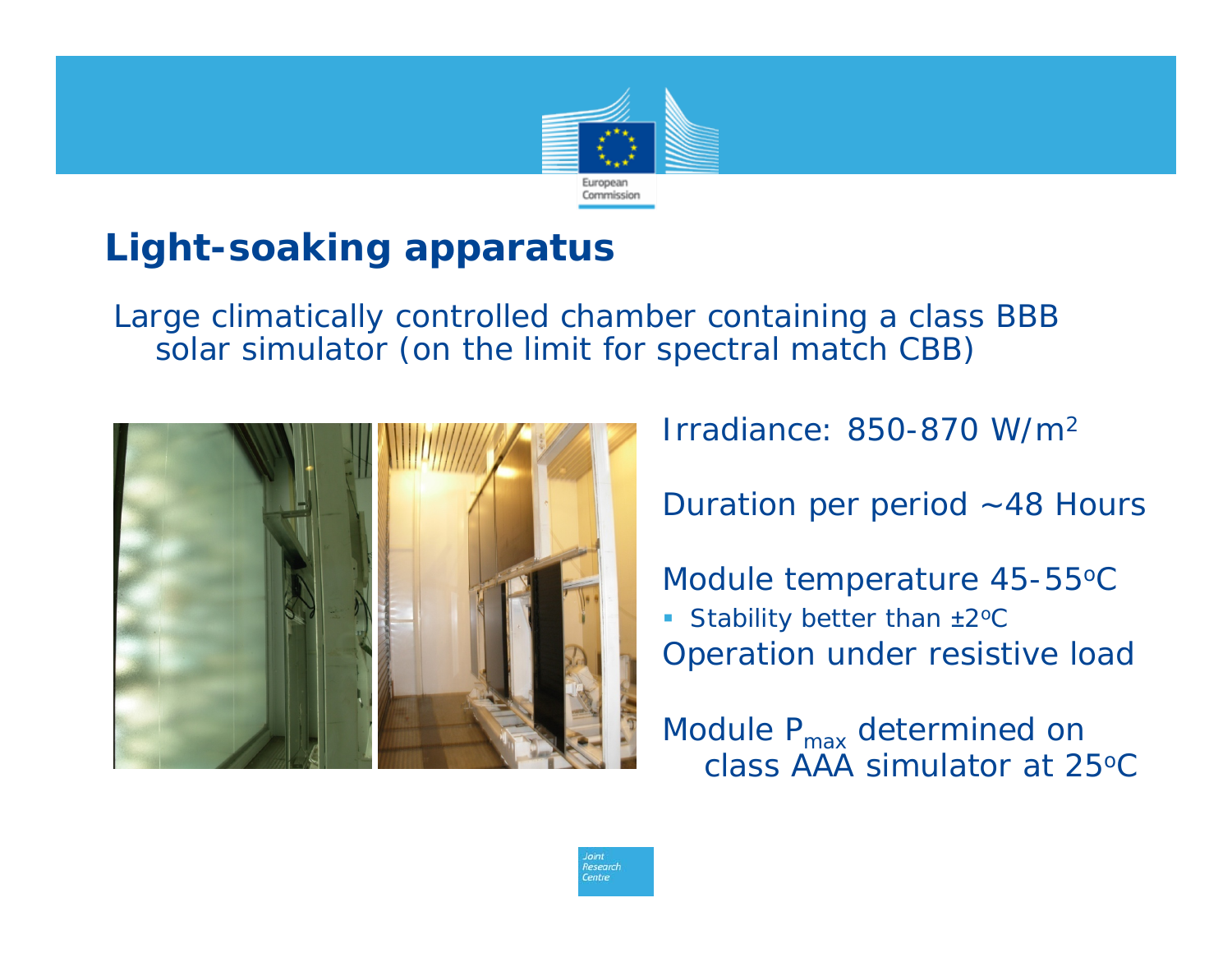

### **Power measurements**

- *The IV characteristics are measured by sweeping the device from Isc to Voc using a SpectroLab X25 LAPSS has a light pulse of 2 ms duration with a flat irradiance of 1000 W/m 2.*
- Measured IV characteristics according to IEC 60904-1. It is noted that this standard may be applicable to multi-junction test specimens, if each subjunction generates the same amount of current as it would under the reference AM1,5 spectrum in IEC 60904-3.
- It is assumed that the spectral mismatch between the various modules and the reference cell remains constant throughout the repeated light exposures.
- It is also assumed that the limiting junction of the multi-junction devices does not switch due to light-soaking when measured using the solar simulator

*Relative uncertainties of Isc* ±*1.3%, Voc* ±*0.3%, FF*  ±*0.72%, Pmax* <sup>±</sup>*1.5% [14]*

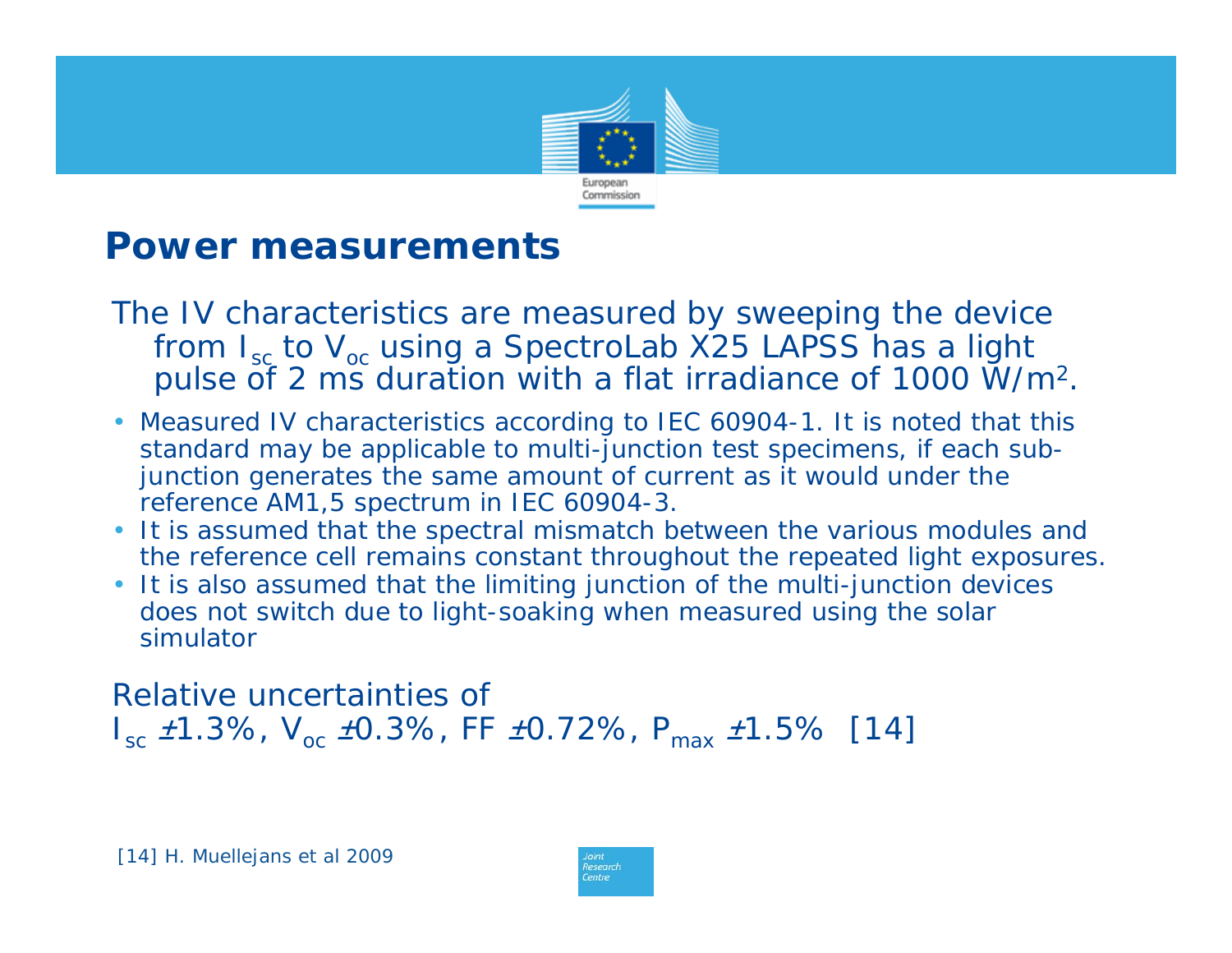

### **Modules used in the study**

| <b>ESTI CODE</b>  | <b>TECHNOLOGY</b>                       |
|-------------------|-----------------------------------------|
| <i>BY71</i>       | CIGS (Copper-Indium-Gallium-diselenide) |
| LF711             | CIGS (Copper-Indium-Gallium-diselenide) |
| <b>NW71</b>       | CIGS (Copper-Indium-Gallium-diselenide) |
| KX711             | CdTe                                    |
| NWZ3              | CdTe                                    |
| <b>LK711</b>      | Triple junction a-Si                    |
| IK712             | Triple junction a-Si                    |
| <b>KW711</b>      | $a-Si/\mu-Si$                           |
| <b>KW712</b>      | $a-Si/\mu-Si$                           |
| H <sub>1410</sub> | $a-Si/\mu-Si$                           |

#### Note:

Modules with the same two letter code are from the same manufacturer and batch.

The modules had taken part in different projects in the past and have therefore had varying histories of light and temperature exposure. After the end of these previous projects they were stored in<br>the dark, near to 25°C. The length of storage is different for each one of them and varies from several weeks to several months.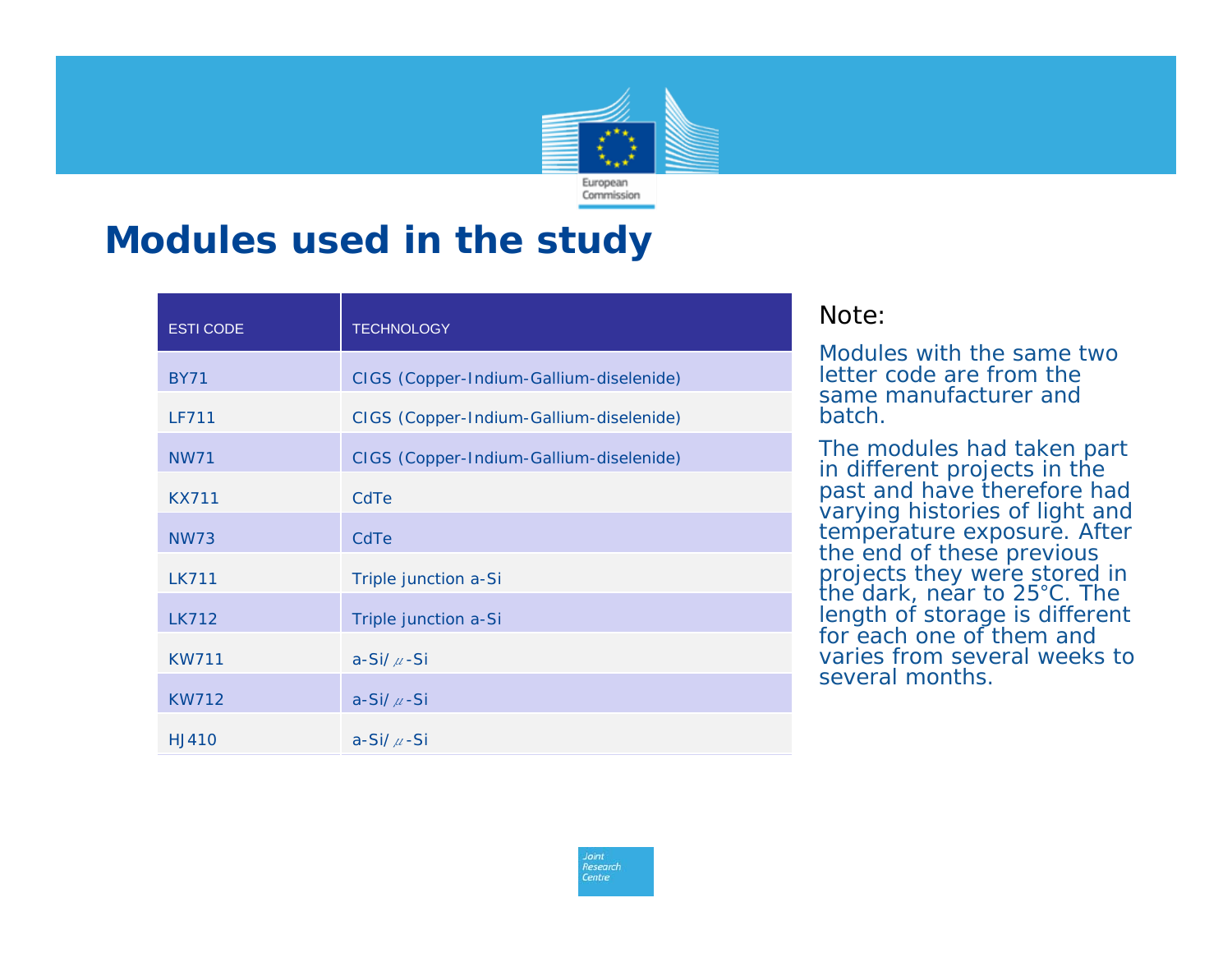

### **Results for CIGS modules**



Modules measured within 30 minutes of leaving the light-soaking chamber

All modules exhibit an increase of  $P_{max}$  with lightsoaking

Stabilised after 3-4 exposure cycles

Dark storage leads to a decrease in  $P_{\text{max}}$ 

Note:

Open symbols indicate a faulty connection leading to a lower<br>than expected power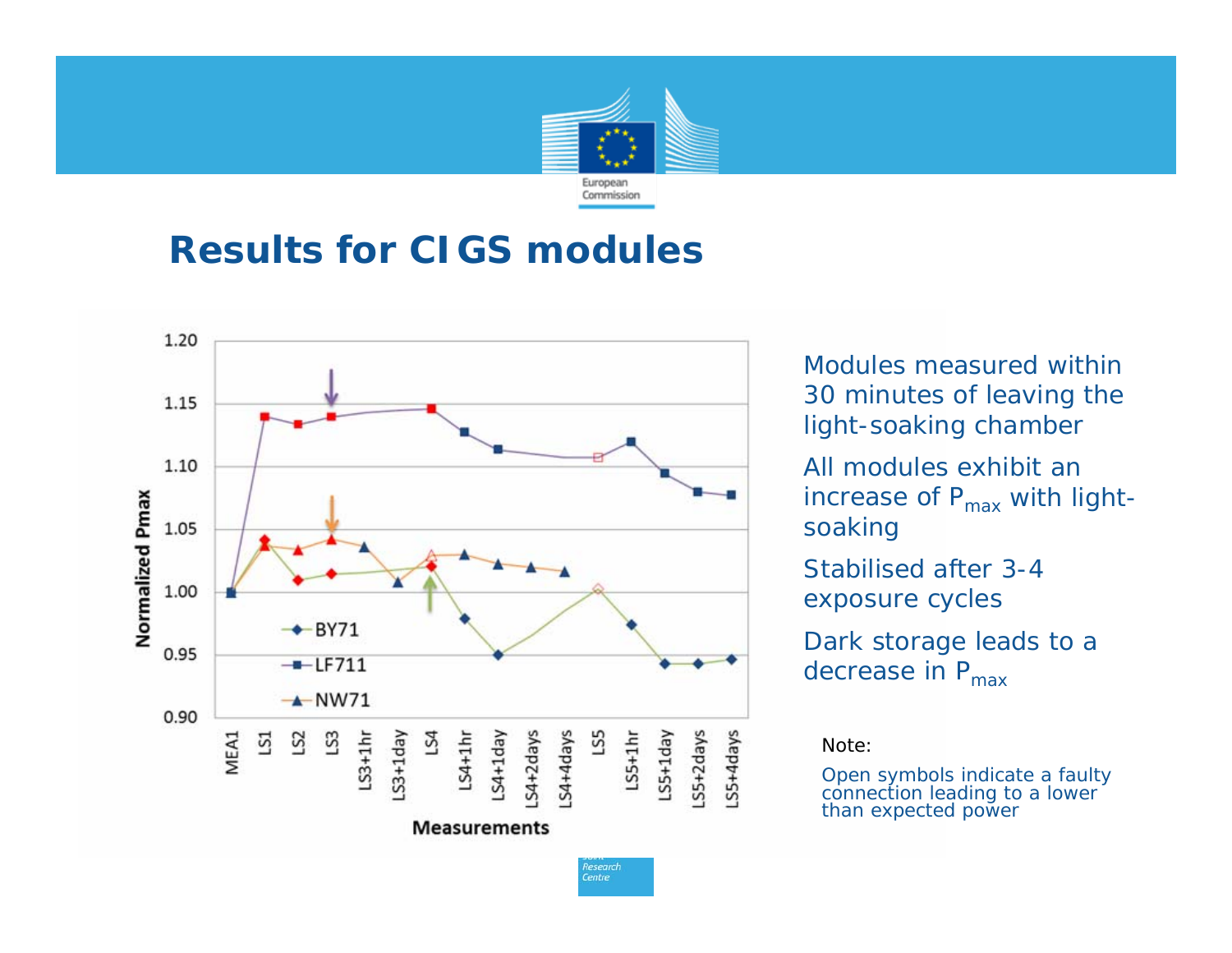

## **Results for CdTe modules**



Light-soaking has improved the maximum power

Difference between the two modules could be due to their prior history, or it could also be attributed to batch to batch variation

Continued to improve following point of stabilisation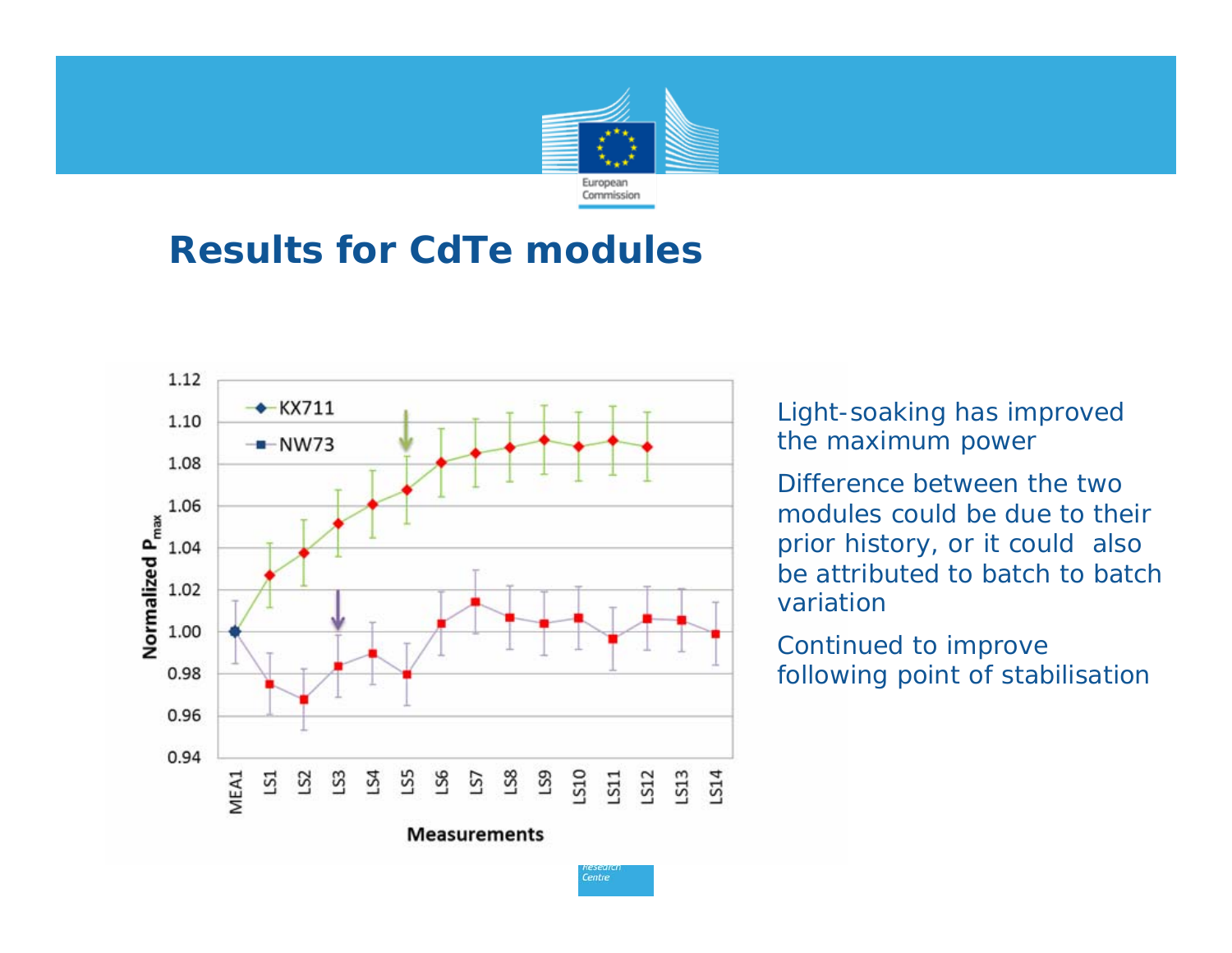

# **Results for a-Si/µ-Si and Triple junction**

Centre



Light-soaking has decreased the maximum power

The two triple junction modules exhibited a smaller decrease in power than the a-Si/µ-Si modules

Continued to decrease following point of stabilisation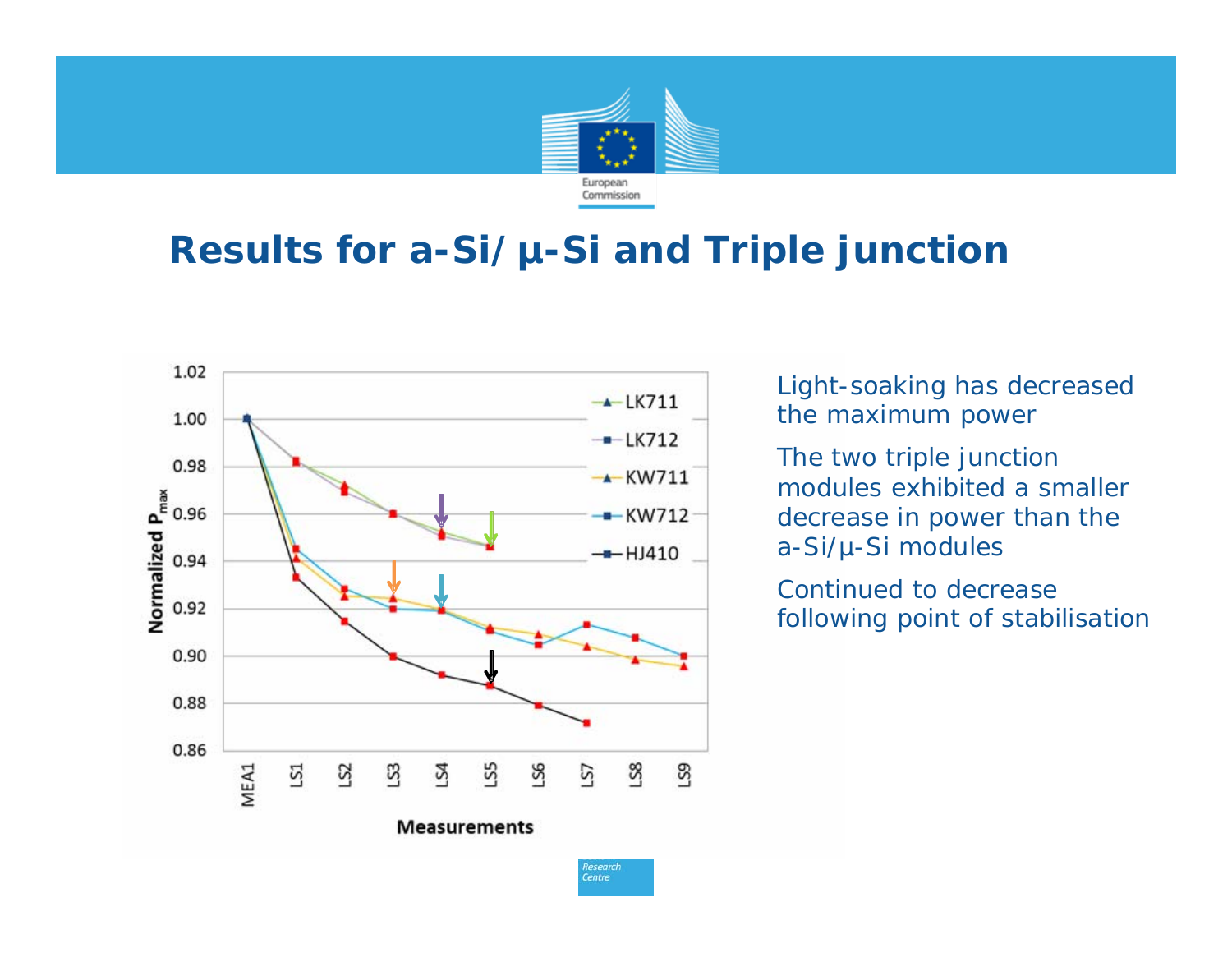

## **Conclusions**

**For the purposes of module qualification, the stability procedure of IEC 61646 ed 2 is probably satisfactory [15], given the need to stay "within reasonable constraints of cost and time".**

- $\mathcal{L}_{\mathcal{A}}$  For a-Si containing modules this will tend to lead to an over estimation of the power output
- Г For CdTe modules this would tend to lead to an underestimation
- Valid for CIGS

#### *For thin-film module calibration, in general applying the stability procedure of IEC 61646 is not sufficient, therefore:*

- × More stringent stability criteria are suggested, such as more periods of light soaking and/or tighter stability limits.
- $\mathcal{L}_{\mathcal{A}}$ The a-Si community has tended to use 1000 hours @ 1 Sun

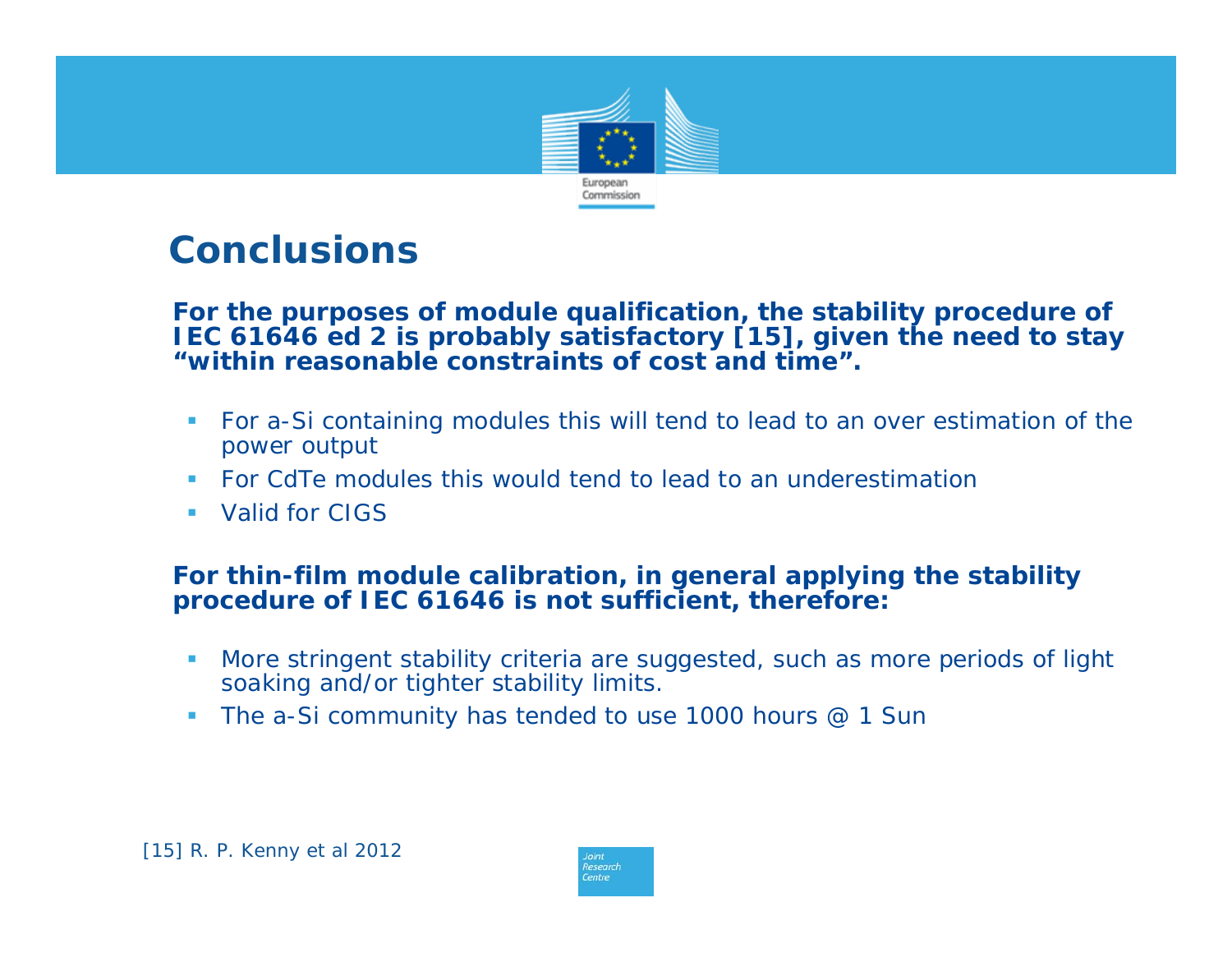

### **Conclusions**

#### **One aspect of the stabilization process not explicitly studied here, but worthy of further examination is the choice of irradiance level and temperature. The standard calls for;**

- A class CCC solar simulator, in accordance with the IEC 60904-9, or natural sunlight
- $\mathcal{L}_{\mathcal{A}}$  ..consecutive periods of at least 43 kWh⋅m–2 each integrated over periods when the temperature is between 40°C and 60°C, meet the following criteria:  $(P_{\text{max}} - P_{\text{min}})/P_{\text{average}} < 2$  %.

#### **If using controlled indoor light-soaking you could choose a target temperature from 40 to 60 o C**

 Amorphous silicon devices will have the greatest maximum output at the highest temperature

#### **For outdoor light-soaking under natural sunlight**

- $\mathcal{L}_{\mathcal{A}}$ No control of temperature
- The integrated exposure can be calculated, but what happens if the module exceeds 60oC ?

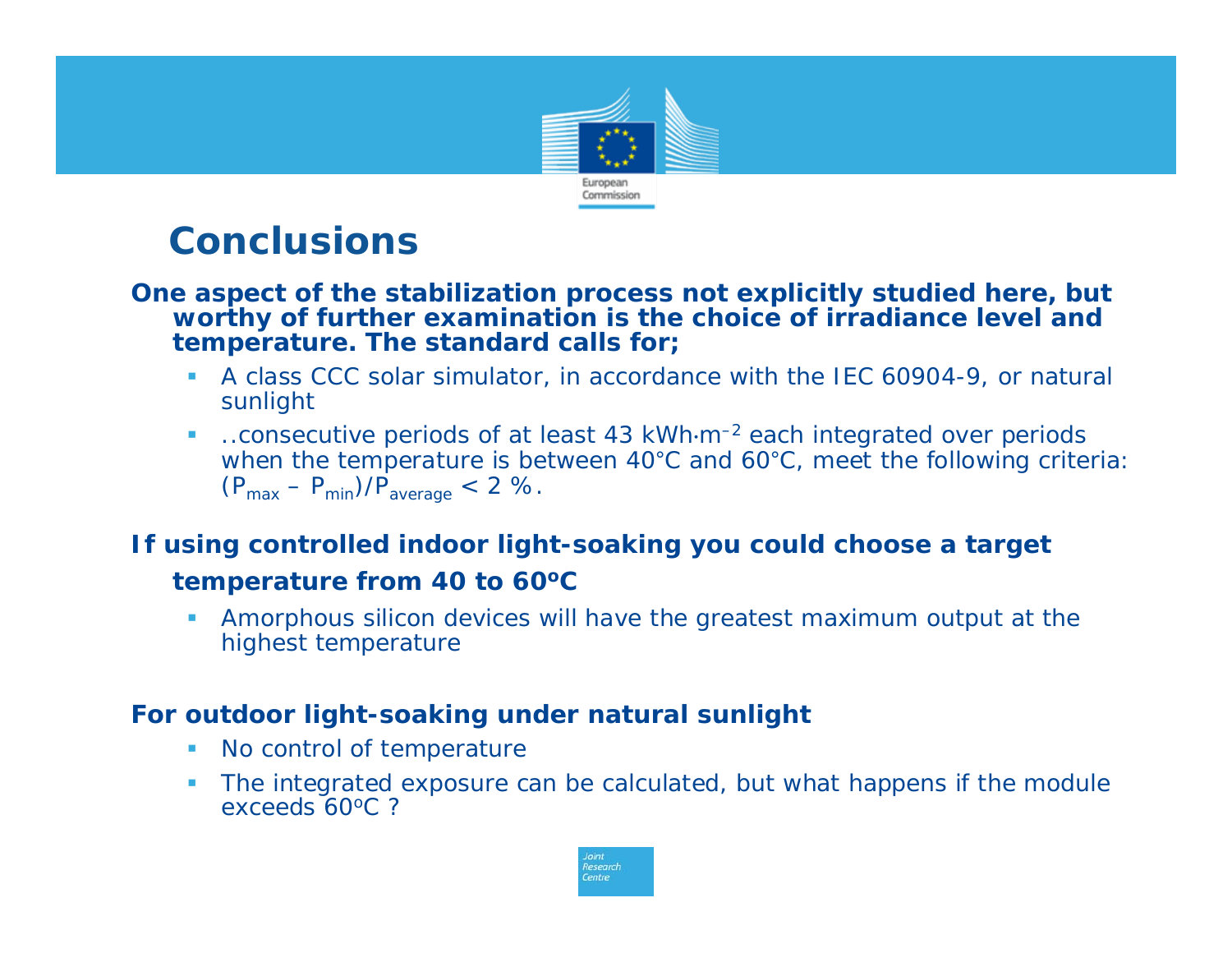

#### **References**

- [1] D. L. Staebler, C. R. Wronski, "Reversible conductivity changes in discharge-produced amorphous Si", Appl. Phys. Lett. 31, pp 292-294
- [2] J. A. del Cueto, and B. von Roedern "Temperature-induced Changes in the Performance of Amorphous Silicon Multi-junction Modules in Controlled Light- soaking" Prog. Photovolt: Res. Appl. **7**: 101-112 (1999)
- [3] M. Nikolaeva-Dimitrova, R. P. Kenny, E. D. Dunlop, "Controlled Conditioning of a-Si:H Thin Film Modules for efficiency prediction", Thin Solid Films, Vol. 516/20, 2008, pp. 6902-6906.
- [4] D.L. King, J. A. Kratochvil, and W. E. Boyson "Stabilization and Performance Characteristics of Commercial Amorphous-Silicon PV Modules" Proceeding of the 28th IEEE PVSC Anchorage USA, September 2000, pp. 1446-1449
- [5] M. Nikolaeva-Dimitrova, R. P. Kenny, E. D. Dunlop and M. Pravettoni, "Seasonal variations on energy yield of a-Si, hybrid, and crystalline Si PV modules" Prog. Photovolt: Res. Appl. (2010) **18**: 311–320.
- [6] A. G. Aberle, "Thin-film solar cells", Thin Solid Films, Vol. 517, No. 17, July 2009, pp. 4706-4710.
- [7] E. L. Meyer and E. E. van Dyk, "Characterization of degradation in thin-film photovoltaic module performance parameters", Renewable Energy, Vol. 28, No. 9, July 2003, pp. 1455-1469.
- [8] C. Radue, E. E. van Dyk, E. Q. Macabebe, "Analysis of performance and device parameters of CIGS PV modules deployed outside", Thin Solid Films, Vol. 517, No. 7, February 2009, pp. 2383-2385.
- [9] R. P. Kenny, M. Nikolaeva-Dimitrova, E. D. Dunlop, "Performance Measurements of CIS Modules: Outdoor and pulsed simulator Comparison for Power and Energy Rating", Proceedings of the 4th WCPEC, Hawaii, May 2006. pp. 2058-2061.
- [10] J. A. del Cueto and B. von Roedern "Long-term Transient and Metastable Effects in Cadmium Telluride Photovoltaic Modules" Prog. Photovolt: Res. Appl. 2006; 14:615–628
- [11] First Solar, Inc., "Application Note: Best Practise for Power Characterization", PD-5-434, Rev 1.0, downloaded from [www.firstsolar.com,](http://www.firstsolar.com/) 2009.
- [12] Z. Jingquan F. Lianghuan, L. Zhi, C. Yaping, L. Wei, W. Lili, L. Bing, C. Wei, Z. Jiagui, "Preparation and performance of thin film CdTe mini-module", Solar Energy Materials and Solar Cells, Vol. 93, No. 6-7, June 2009, pp. 966-969.
- [13] IEC 61646. Thin-film terrestrial photovoltaic (PV) modules Design, qualification and type approval (2nd ed.). IEC Central Office: 2008.
- [14] H. Muellejans, W. Zaaiman, R. Galleano, "Analysis and mitigation of measurement uncertainties in the traceability chain for the calibration of photovoltaic devices", Meas. Sci. Technol., 20, (2009): 075101 (12pp).
- [15] Robert P. Kenny, Anatoli I. Chatzipanagi and Tony Sample "Preconditioning of thin-film PV module technologies for calibration" Prog. Photovolt: Res. Appl. 2012 published online